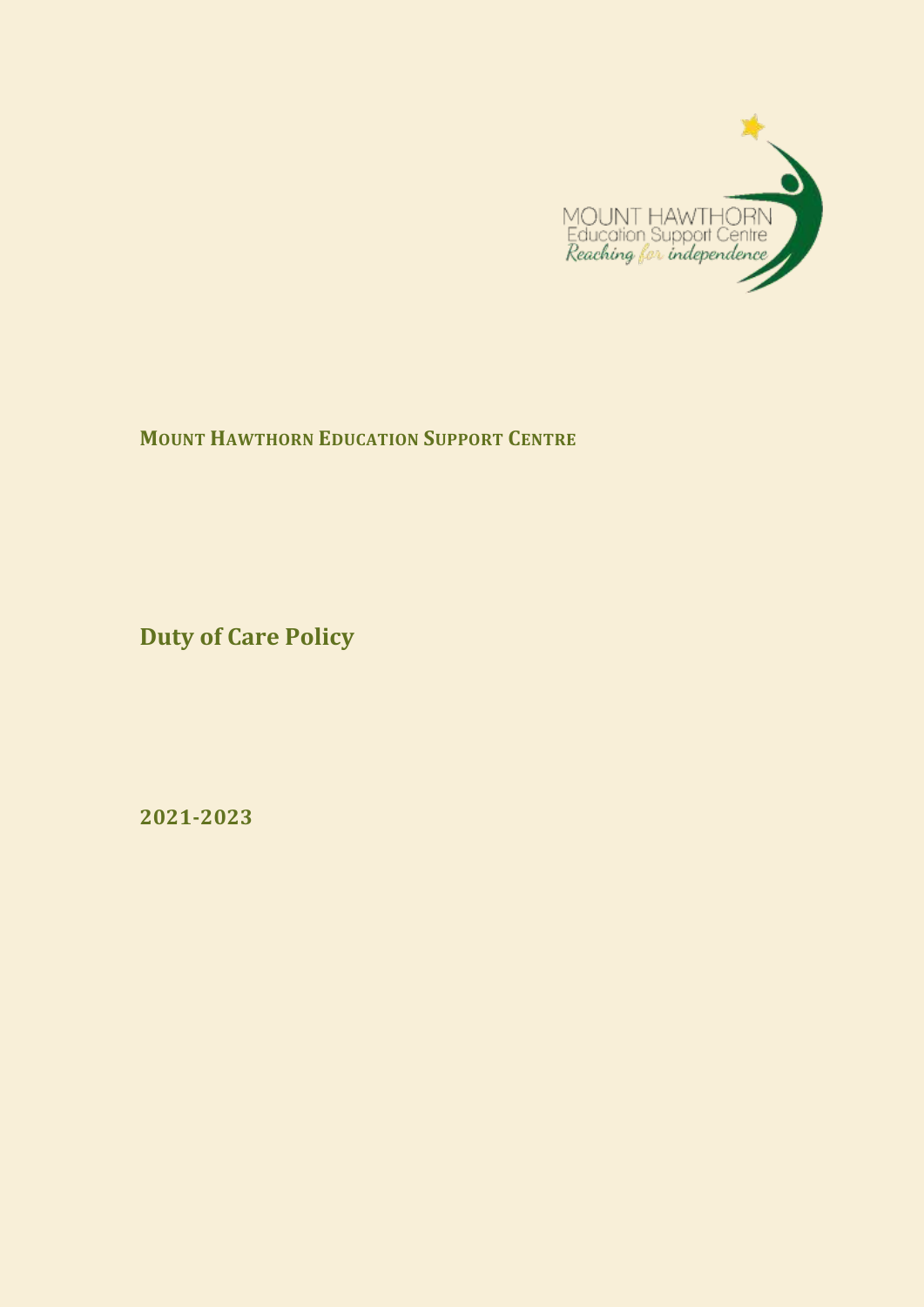## *Duty of Care - Definition*

In discharging their duty of care responsibilities, teaching staff must exercise their professional judgement to achieve a balance between ensuring that students do not face an unreasonable risk of harm and encouraging students' independence and maximising learning opportunities.

When non-teaching staff, volunteers and external providers agree to perform tasks that require them personally to care for Students (in the absence of a member of the teaching staff), they will also owe a duty to take such measures as are reasonable in all the circumstances to protect students from risks of harm that reasonably ought to be foreseen

Caring for students may assume different meanings depending on the context. However, examples include (but are by no means limited to) not putting students at risk by doing something or failing to do something that could cause the student to suffer injury or harm, taking precautions, intervening to prevent obvious hazards from causing injury or harm, following safety procedures and providing adequate instructions to students.

## *Reasonable care*

The duty owed to students is not a duty to ensure that no harm will ever occur, but rather a duty to take reasonable care to avoid harm being suffered. A person suffering harm will be entitled to damages (compensation) if he or she can establish that a member of the teaching staff, non-teaching staff, volunteer or external provider was negligent – that is, failed to take reasonable care – and the negligence was the cause of the person's harm.

'Reasonable care' will vary according to the circumstances as well as:

- the student's age, experience and capabilities;
- physical and intellectual impairment;
- medical condition;
- behavioural characteristics:
- the nature of the school activity;
- the nature of the environment in which a school activity is to be undertaken;
- any conflicting responsibilities that the school or staff member may have; and
- normal practices within the school and departmental policies and procedures.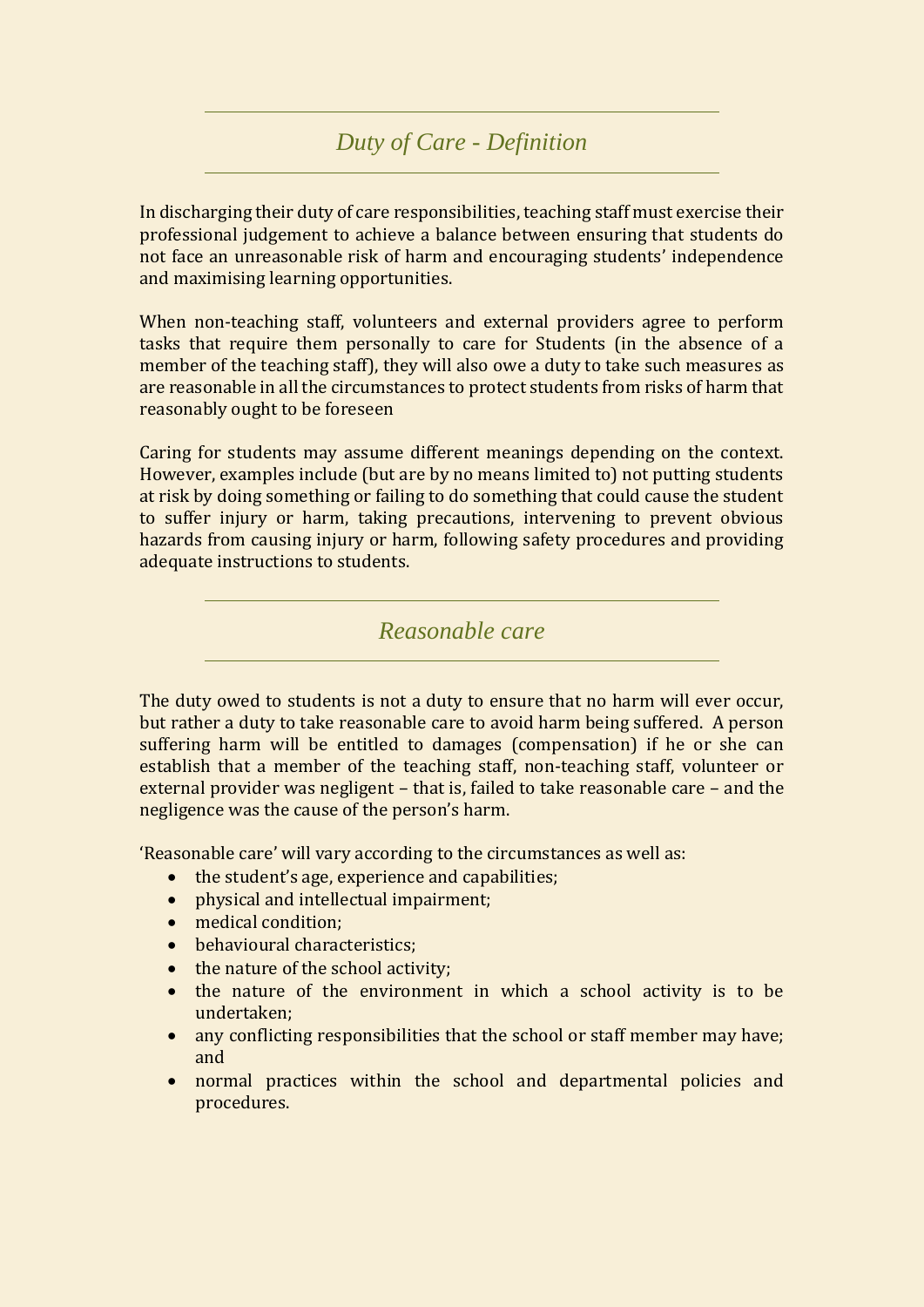*Assessing the risk involved in a school activity*

When assessing the risk involved in a school activity, consideration will be given to the following factors:

- The probability of the risk occurring:
- The magnitude of the risk; and
- The expense, difficulty and inconvenience involved in alleviating the risk.

Teaching staff will care for or provide for the care of students whilst students are involved in school activities or present for the purpose of school activities.

A duty is owed whenever and wherever a student is involved in a school activity or a student is present for the purposes of a school activity. The teacher-student relationship is not necessarily confined to students enrolled at the school at which the member of the teaching staff is employed.

The duty encompasses a wide range of matters, including (but not limited to)

- provision of adequate supervision
- ensuring grounds, premises and equipment are safe for use by students
- implementing strategies to prevent bullying from occurring in school
- rendering medical assistance (if competent to do so)
- seeking assistance from a medically trained person for, a student who is injured or becomes sick at school

It is possible that the duty extends to acting on a strong suspicion of physical, sexual or emotional abuse or neglect. In any event, the Child Protection policy requires school staff to report to the principal instances of student disclosure or signs of abuse or neglect.

The Principal will confirm that all Department employees, volunteers, visitors and external providers in child-related work hold a valid Working with Children Check in accordance with the Department's *Working with Children Checks* policy available from the Department's website. External providers must provide both a current national police certificate and a current Working with Children Check.

External providers and volunteers will not be responsible for personally caring for students in the absence of teaching staff.

Non-teaching staff (education assistants) will not generally be responsible for personally caring for students in the absence of a teacher. However, in some circumstances, an education assistant may accompany a student without a teacher present, such as for shopping. Consequently, before entrusting these persons with the care of students, teaching staff will first obtain the agreement of the person to care for student/s without a member of the teaching staff also being present. Teaching staff must allow non-teaching staff an opportunity to refuse a request to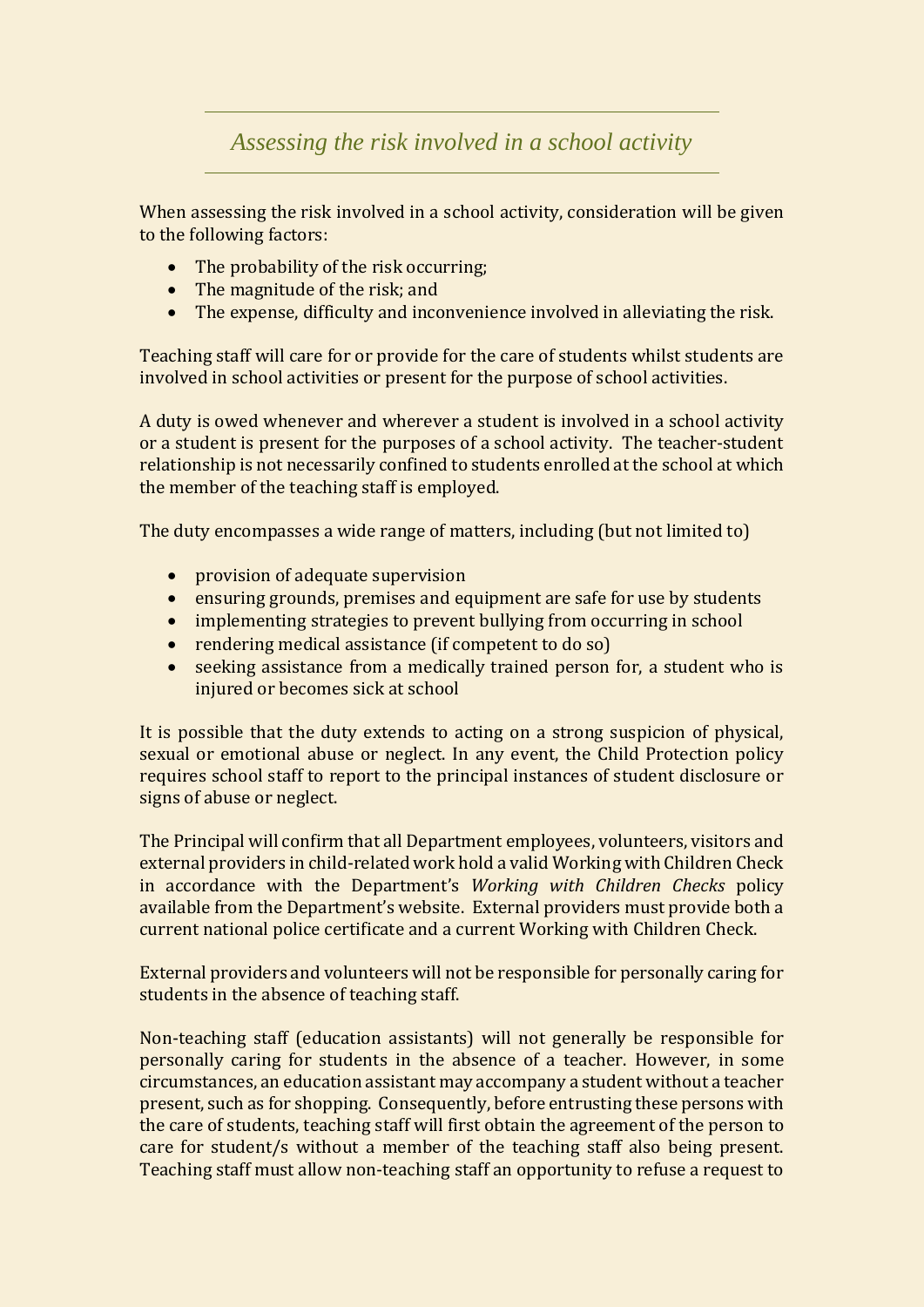personally care for students, and respect that person's decision to refuse. When non-teaching staff agree to personally care for students (without a member of the teaching staff also being present), teaching staff must provide them with clear instructions as to the level of care required.

Non-teaching staff, volunteers and external providers (and indeed, all members of the community) must take reasonable care to avoid doing or not doing things that could reasonably be contemplated as causing injury to others (including students).

## *Liability*

Liability in negligence may arise if an injured student can establish, on the balance of probabilities, that:

- at the time his or her injury was sustained, the person who was responsible for his or her safety owed the student a duty of care
- the person who was responsible for the student's safety breached the duty of care by failing to exercise reasonable care for the safety and welfare of the student
- as a result of the breach, the student suffered an injury which was reasonably foreseeable.

*Employees*

Injured persons may sue the State of Western Australia, which, as employer, is vicariously liable for the acts of negligence of teaching staff and non-teaching staff committed in the course of their employment.

The concept of vicarious liability does not mean that injured persons cannot sue the employee who was responsible for their safety, although this would be unlikely.

The State may pay an employee's legal costs incurred in defending the action and any other liabilities incurred (e.g. damages) if the conduct of the employee was in good faith and reasonable and in the discharge of official responsibilities. There is no guarantee, however, that an indemnity will be offered; each case will be assessed on its merits.

It is legally possible for the State, if its liability in negligence is established, to bring a claim for contribution or indemnity against an employee if a student was injured as a result of that employee acting outside the scope of his/her employment. Such action would occur only where there had been a deliberate act by the employee in total disregard of all instruction.